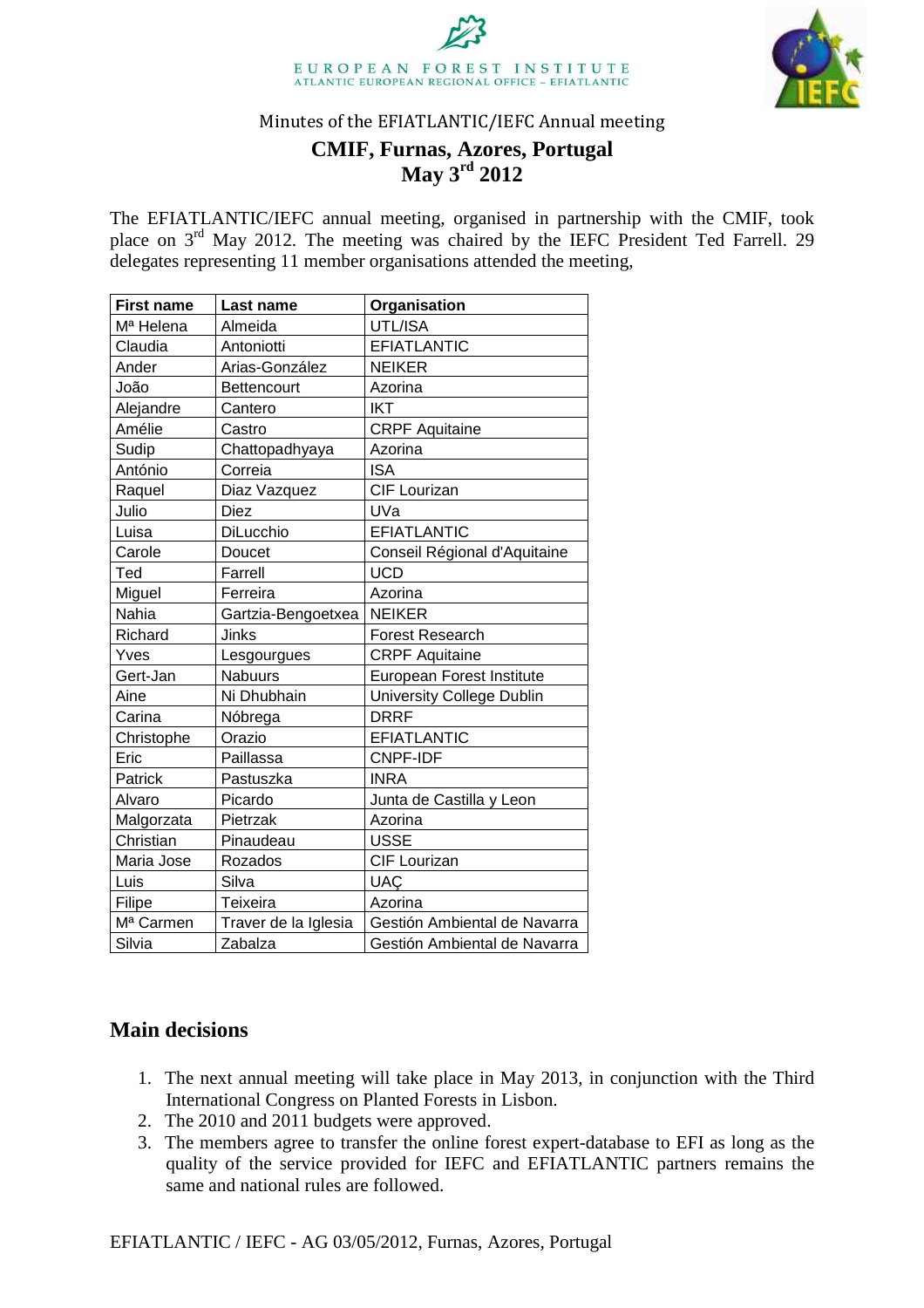

# **Welcome address and minutes of the Annual Meeting 2011**

The meeting was chaired by the President of the IEFC,Ted Farrell, who opened the meeting and welcomed all attending IEFC members.. He also briefly referred to the minutes of the 2011 annual meeting, with a reminder of the decisions that were made:

- 1. The next annual meeting will take place in the Azores during spring next year.
- 2. The budgets of 2010 and 2011 were approved.
- 3. The types of actions to be achieved in the future were identified on the basis of the advisory group work.
- 4. The main strategy for staff evolution would be to maintain the existing capacity, but also to launch a PhD position on economics, as existing capacity in that area in the Atlantic network is weak. C. Orazio has already asked the Ministry for funding, but as a result of the internal decision at EFI there will not be enough funds for such a position this year. He will work on how to get funding for a PhD.

# **Meeting development**

## **Presentation of the last EFI changes by Gert-Jan Nabuurs (EFI)**

GJN gave an update of the EFI research agendas, work, governance and external review and of developments concerning the regional offices

GJN reminded everyone that all members can contribute to the EFI research agenda directly or through the regional offices.

#### **Presentation of the latest developments within EFIATLANTIC by Ted Farrell (IEFC)**

Ted Farrell presented the mid-term evaluation of EFIATLANTIC, dealt with some administrative issues and gave an overview of the future event: "3<sup>rd</sup> International Congress on Planted Forests" that is going to be organised in collaboration with EFIATLANTIC in May next year.

#### **Comments:**

During his presentation TF reminded everyone that is important for the IEFC members to feel included in the new structure of EFIATLANTIC. In this case, is there a need for the IEFC to continue to exist? The clear answer was that, yes, IEFC is needed as some members (small labs, private companies, forest owners, etc.) that are not closely involved with EFI activities are more comfortable with the IEFC. Yves Lesgourgues from the CRPF suggested that the IEFC could serve as a Think Tank tool. The IEFC could cover the interests of forest owner associations and the EFI could cover the interests of big research institutes and Universities. We must not forget that the IEFC has very good contacts on the regional level.

However, another problem is that many members pay double membership fees: both to the IEFC and to EFI. Christian Pinaudeau suggested that the Advisory Board decide how to fix the membership issue to be voted in the next Annual meeting.

One of the points that was discussed last year was that the IEFC could put students in contact with potential employers through the Eramus Mundus programme. A first attempt was made by USC Lugo (Spain) and UCD (Ireland). UCD found internships for three or four students from USC Lugo within two companies in Ireland. These students will work in Ireland, with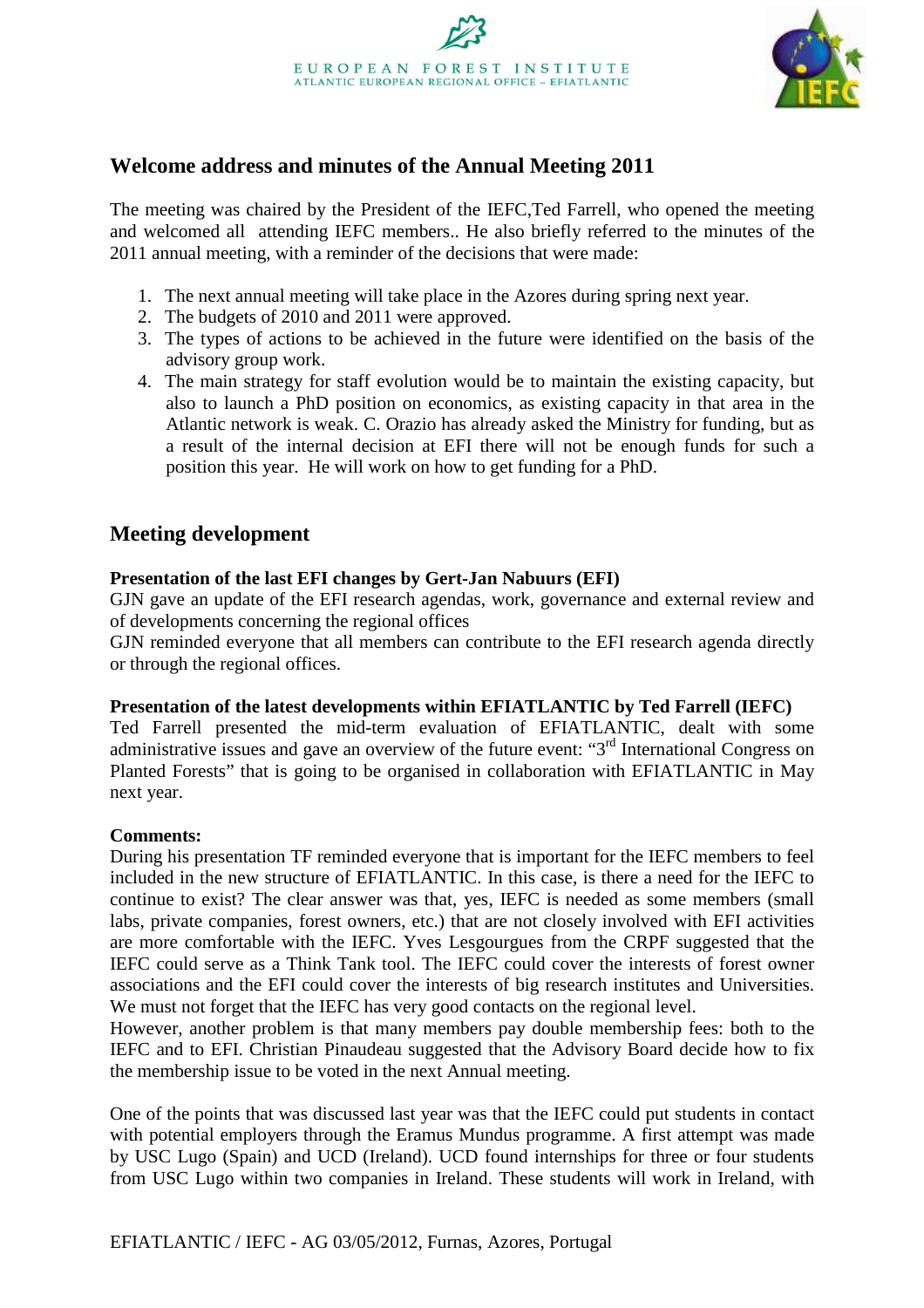# EUROPEAN FOREST INSTITUTE ATLANTIC EUROPEAN REGIONAL OFFICE - EFIATLANTIC



Coillte and Greenbelt. However, due to administrative problems, it is difficult to organise these exchanges within the framework of the Eramus programme, it may be better to try with the Leonardo programme. The University of Valladolid has also expressed an interest in participating in this exchange programme.

## **Last R&D activities by Luisa DiLucchio**

Luisa DiLucchio presented the current ongoing projects:

- The REINFFORCE project: latest developments. The project will end next year.
- TREES4 future: the EFIATLANTIC will contribute to the inventory on genetic trials, linked to the REINFFORCE long term monitoring trials database.
- The INTEGRAL project: it just started this year. The goal of the project is to simulate the future of forest landscape taking into account social conflicts and forecasted policies.
- Biotic risk interface position: Margot Regolini (young scientist) working for 3 years for EFIATLANTIC and INRA, paid by INRA. The main topics of this study are: biotic risk modelling; value assessment biotic losses using a generic model and a processionary moth model.
- The EFI Policy portal contribution for Atlantic regions carried out by intern Erell Legal.
- Concerted action on profitability: good report written by Nicolas on Aquitaine and Euskadi, as Navarra was not available to provide data on 2011.
- The ROKFOR project on research needs and joint action for the forest sector related to lead markets: bioenergy, bioconstruction, bioproducts.

Some tentative projects.

## **Latest networking activities by Christophe Orazio**

Christophe Orazio presented the current networking activities:

- The TRANZFOR exchange programme, with the participation of Christophe Orazio.The other members of IEFC/EFIATLANTIC are also invited to participate.
- The GEEF (French speaking entomologist group): EFIATLANTIC is supporting the organisation of their annual meeting.
- Concerted action on profitability: Winter Summer School. The target of this summer school will be the PhD students. It will be co-organized with XYLOSUP.
- The EVOLTREE network on genetics that is now being coordinated from Pierroton

There were no comments to this presentation.

## **Latest policy advice activities by Christophe Orazio**

All the attendees welcomed the idea of a risk facility. Stakeholders confirmed that they consider risk as a key issue for Atlantic areas and that they expect EFITLANTIC to be deeply involved in this facility.

## **Research agenda and work plan by Christophe Orazio**

It was decided to create a group that will work on the EFIATLANTIC research agenda in the coming years. The group will be composed of: Jean-Michel Carnus (INRA), Christophe Orazio (EFIATLANTIC), Ander Gonzalez (NEIKER), Carole Doucet (Conseil Regional d'Aquitaine), Peter-Free Smith (FR), Maria Helena Almeida (ISA), Miguel Ferreira (CMIF), and Ted Farrell (IEFC).

The draft produced by this group will be validated by the EFIATLANTIC Advisory Board.